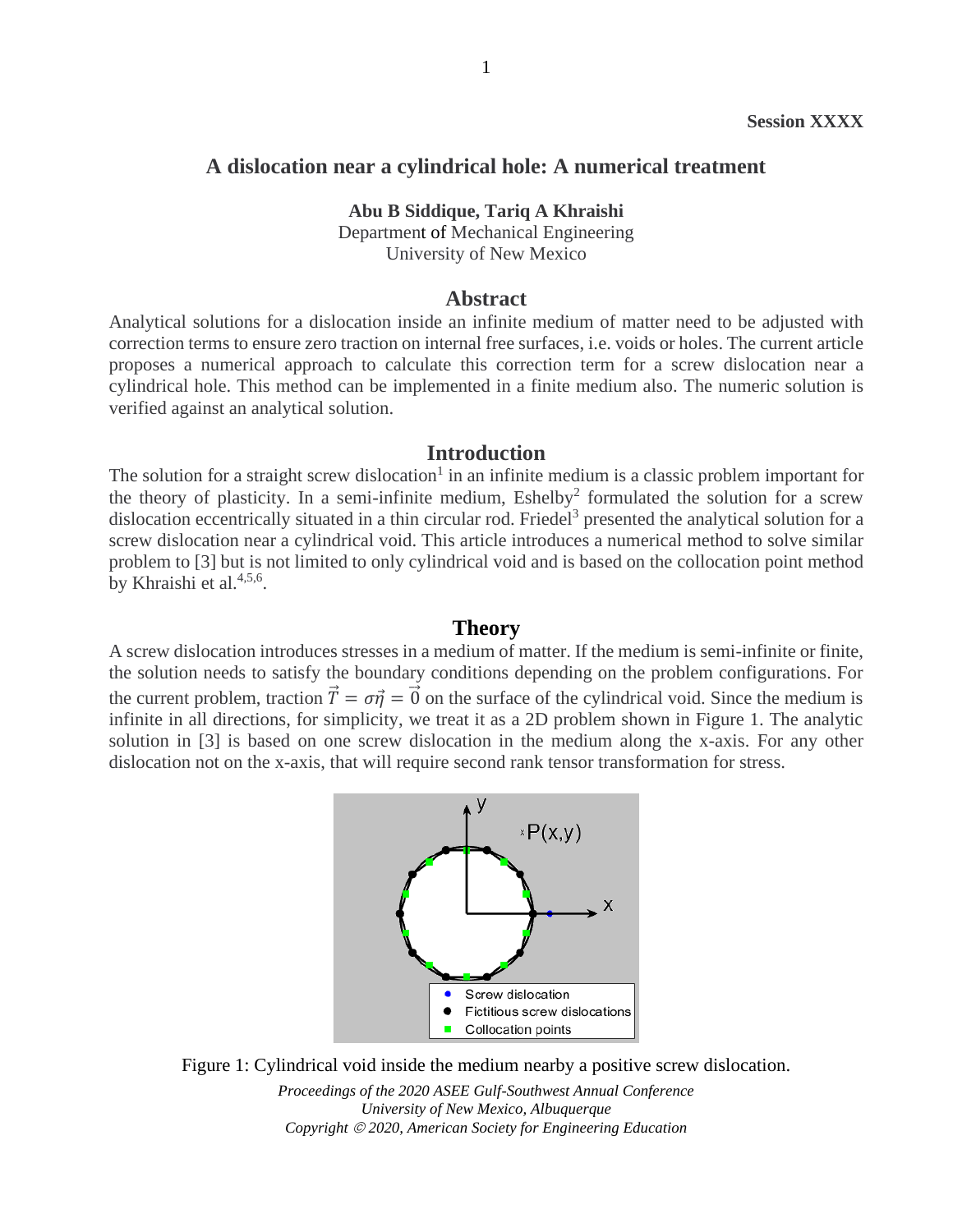## **Numerical Framework**

The classic solution of a screw dislocation in an infinite medium<sup>7</sup> does not satisfy the traction free boundary conditions on the void surface. To enforce the zero traction on the surface, N infinite dislocation loops of unknown Burgers vector with collocation points at the centers are padded on the surface of the cylindrical void shown in Figure 1. This method requires the boundary conditions to be satisfied on the collocation points.

For the current configuration of the problem, traction vector on a collocation point is  $\{0, 0, \sigma_{xz} \cos \alpha +$  $\sigma_{yz}$  sin  $\alpha$ } where  $\alpha$  is the angle created by the collocation point and the  $x$  –axis. Now the traction free boundary conditions can be written as follows,

$$
\sum_{j}^{N} \sigma_{xz}^{j \to i} \cos \alpha_i + \sigma_{yz}^{j \to i} \sin \alpha_i = -\sigma_{xz}^i \cos \alpha_i - \sigma_{yz}^i \sin \alpha_i
$$
 (1)

Where,  $\sigma^{j \to i}$  represents the stress caused by loop *j* and  $\sigma^i$  represents the stress caused by the screw dislocation on collocation point  $i$ , respectively. The right-hand side of eq. (1) is of finite value acting as a forcing vector, and the left-hand side is linear in the Burgers Vectors of the padded loops, which allows solving the unknown Burgers vector of the fictitious loops using any linear equation solver.



### **Results**

<span id="page-1-0"></span>Figure 2: Effect of surface treatment. Lines show the traction component along the radial directions. Unit of Traction  $T_x$  is  $G/2\pi$ .

[Figure 2](#page-1-0) shows the traction component  $T<sub>z</sub>$  dies out for the field points near to the surface of the cylindrical void when the surface effect is considered.

# **Summary and Conclusions**

The authors of this article presented a general numerical framework that can be extended to solving irregular geometries and also works for multiple dislocations present in the medium. Besides, the numerical results show a good agreement with the analytical solutions.

> *Proceedings of the 2020 ASEE Gulf-Southwest Annual Conference University of New Mexico, Albuquerque Copyright* © *2020, American Society for Engineering Education*